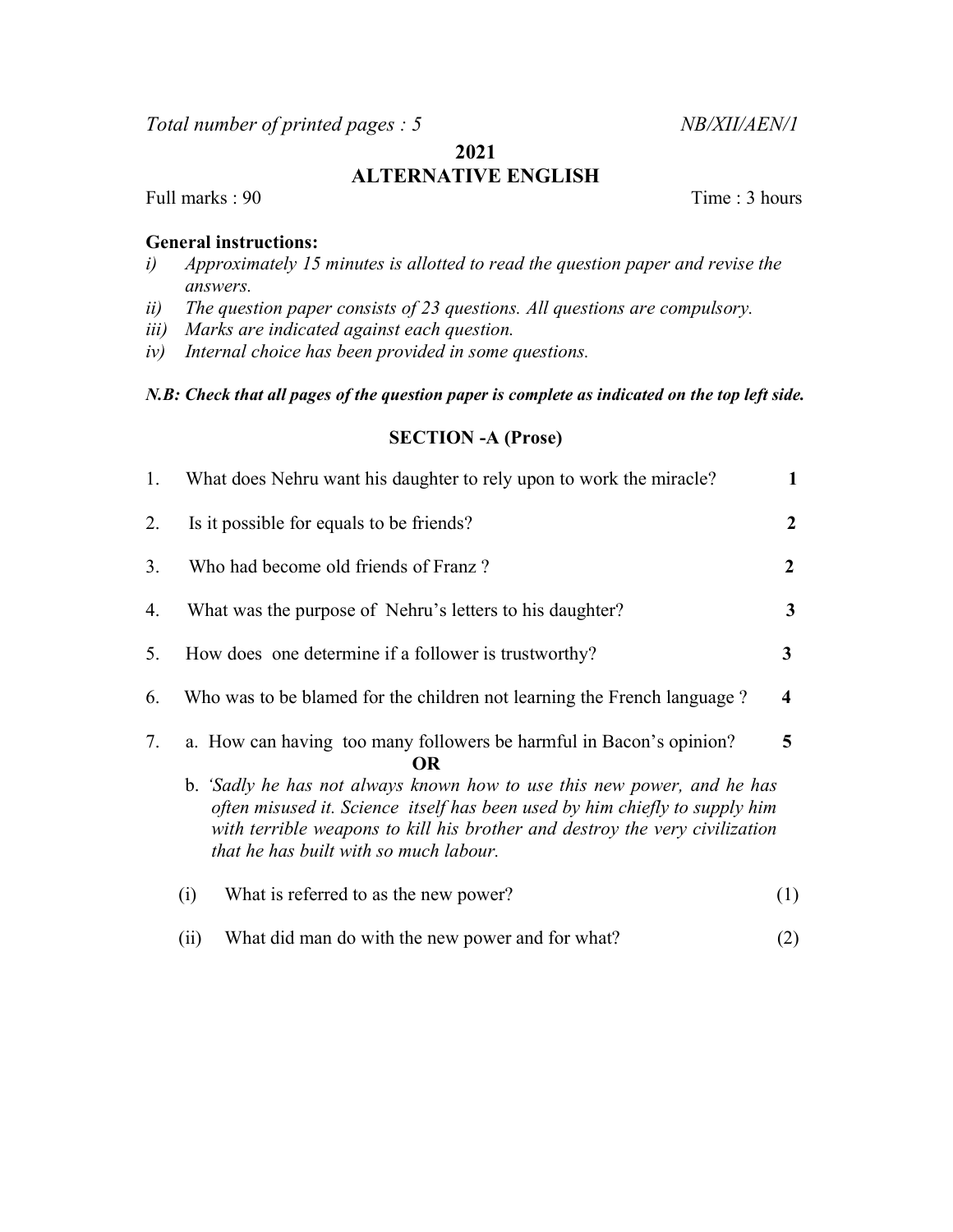|    | (iii)                     | Man has destroyed the very civilization that he has built up with so much<br>labour. Do you agree? Why?                                                                                                | (2)              |  |  |  |
|----|---------------------------|--------------------------------------------------------------------------------------------------------------------------------------------------------------------------------------------------------|------------------|--|--|--|
|    | <b>SECTION-B (Poetry)</b> |                                                                                                                                                                                                        |                  |  |  |  |
| 8. |                           | What does 'break of day' signify in the poem 'Indian Weavers'?                                                                                                                                         | $\boldsymbol{2}$ |  |  |  |
| 9. |                           | Describe in detail the figure of the justice and contrast it with the stage that<br>follows. What are the changes that take place from one to the next?                                                | 4                |  |  |  |
|    |                           | 10. Critically analyse the lines given below:                                                                                                                                                          |                  |  |  |  |
|    |                           | And poppy, or charms can make us sleep as well<br>And better than thy stroke; why swell'st thou then?<br>One short sleep past, we wake eternally,<br>And death shall be no more; Death thou shalt die. | 4                |  |  |  |
|    |                           | 11. a. How does the poet use the work of the Indian weavers to explain the cycle of<br>life and death?                                                                                                 |                  |  |  |  |
|    |                           | <b>Or</b><br><b>b.</b> Discuss the central theme of the poem 'Death Be Not Proud'.                                                                                                                     | 5                |  |  |  |
|    | <b>SECTION-C</b> (Drama)  |                                                                                                                                                                                                        |                  |  |  |  |
|    |                           | 12. What does Uncle James expect Philip to do while in his house?                                                                                                                                      | $\overline{2}$   |  |  |  |
|    |                           | 13. Philip had served in the army for four years. What changes do you see after he<br>returned home?                                                                                                   | 3                |  |  |  |
|    |                           | 14. a. In the play 'The Boy Comes Home', who did you sympathise more, Uncle<br>James or Philip? Why?                                                                                                   | 5                |  |  |  |
|    |                           | <b>Or</b><br><b>b.</b> Give the character sketch of Aunt Emily.                                                                                                                                        |                  |  |  |  |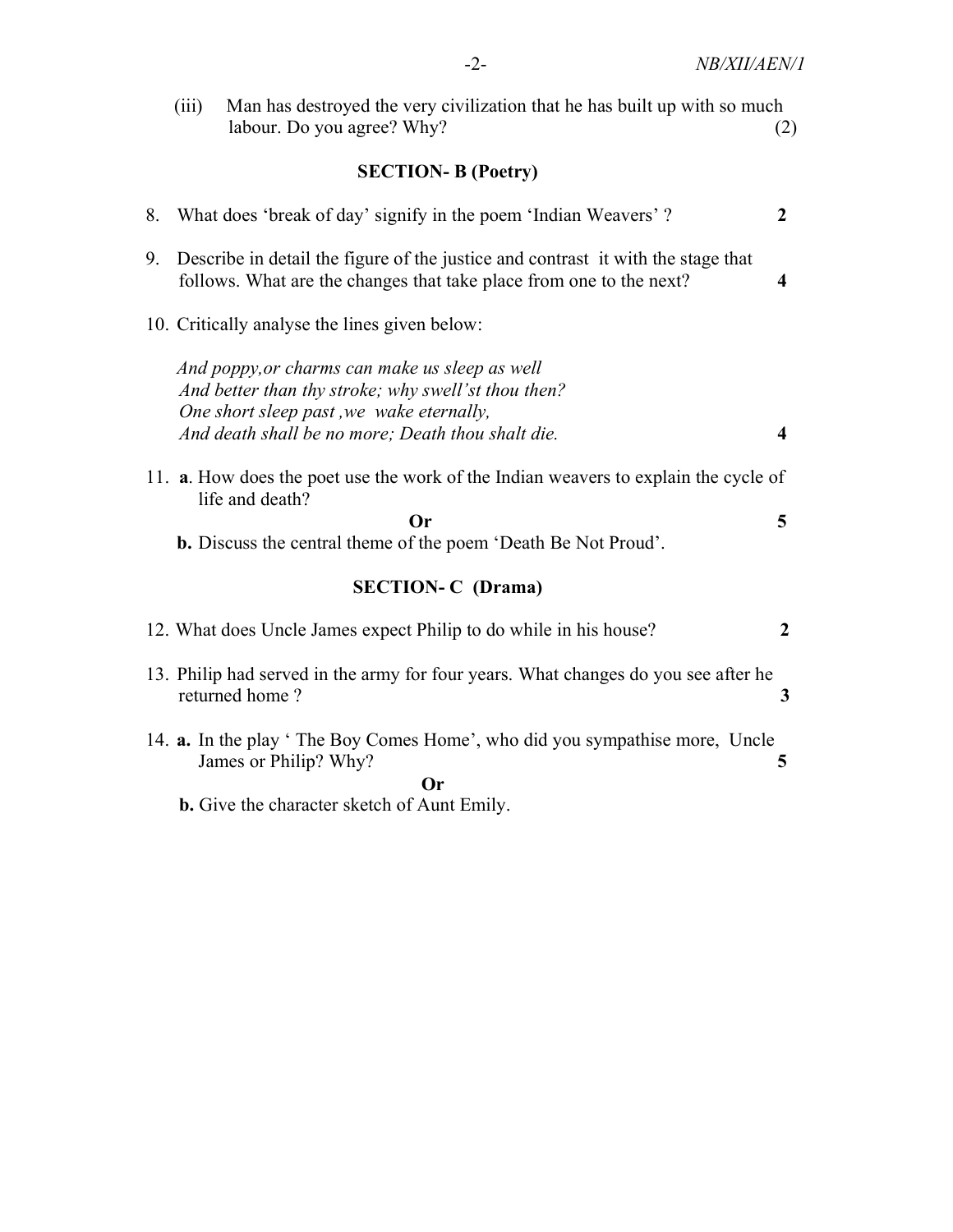# SECTION -D (Fiction)

| 15. What does Joe Gargery do for a living?                                                                                                                                   | 1              |
|------------------------------------------------------------------------------------------------------------------------------------------------------------------------------|----------------|
| 16. What did Pip plan to do after Joe left London?                                                                                                                           | $\overline{2}$ |
| 17. Why was Pip taken to Miss Havisham? What did Pip tell Mrs. Joe and Uncle<br>Pumblechook about his visit?                                                                 | 3              |
| 18. a. Why did Estella marry Drummle and not Pip in Great Expectations ?<br><b>Or</b><br><b>b.</b> What incident led Miss Havisham to become revengeful on all the male sex? | 4              |
| 19. a. What is the moral lesson of Great Expectations?<br>Оr<br><b>b.</b> What are the three phases of Pip's Great Expectations ? Comment on them.                           | 5              |
| <b>SECTION - E (Grammar)</b>                                                                                                                                                 |                |
|                                                                                                                                                                              |                |
| 20. Fill in the blanks with suitable prepositions:<br>$5x1=5$                                                                                                                |                |
| (a)<br>We are going on a vacation _____ April.<br>(b)<br>(c)<br>(d) I went to my father _______ guidance.<br>Tommy stood waiting ______ the sky turned dark.<br>(e)          |                |
| 21. Insert correct conjunctions:<br>$5x1=5$                                                                                                                                  |                |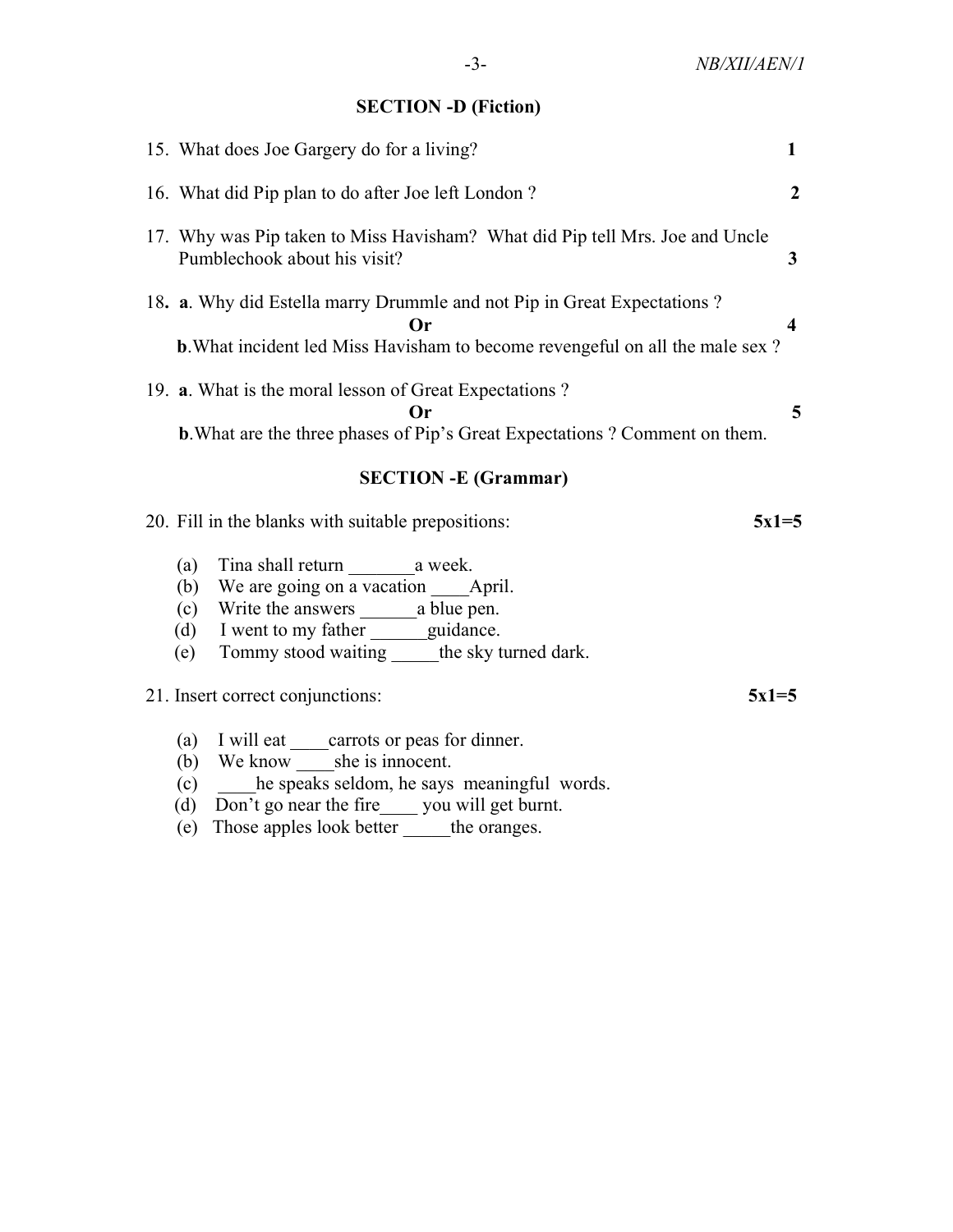#### SECTION -F (Writing)

22. Write an essay on any one in about 250-300 words:

a. Organic food for a healthy life.

Or and the set of  $\overline{10}$ 

b. Practice makes a man perfect.

### SECTION-G (Reading)

#### 23. Read the passage carefully and answer the questions that follow:

 It has been part of Nelson's prayer, that the British fleet might be distinguished by humanity in the victory which he expected. Setting an example himself, he twice gave orders to cease firing upon the Redoubtable, supposing that she had struck; because her great guns were silent; for as she carried no flag, there was no means of instantly ascertaining the fact. From this ship, which he had thus twice spared, he received his death. A ball fired from her mizzen-top, which , in the then situation of the two vessels, was not more than fifteen yards from that part of the deck where he was standing struck the epaulette on his left shoulder, about a quarter after one, just in the heat of action. He fell upon his face, on the spot which was covered with his poor secretary's blood. Hardy, who was a few steps from him, turning round, saw three men raising him up. "They have done for me at last, Hardy!" said he . "I hope not !" cried Hardy. " Yes" ,he replied; "my back-bone is shot through!" Yet even now ,not for a moment losing his presence of mind, he observed as they were carrying him down the ladder, that the tiller-ropes, which had been shot away, were not yet replaced, and ordered that new ones should be roped immediately. Then, that he might not be seen by the crew, he took out his handkerchief, and covered his face and his stars. Had he but concealed these badges of honour from the enemy, England, perhaps, would not have had cause to receive with sorrow the news of the battle of Trafalgar. The cockpit was crowded with wounded and dying men; over those bodies he was with some difficulty conveyed, and laid upon a pallet in the midship men's berth. It was soon perceived upon examination, that the wound was mortal. This ,however, was concealed from all, except Captain Hardy ,the Chaplain and the medical attendants. He himself being certain, from the sensation in his back, and the gush of blood he felt momently within his breast,that no human care could avail him, insisted that the surgeon should leave him and attend to those to whom he might be useful.